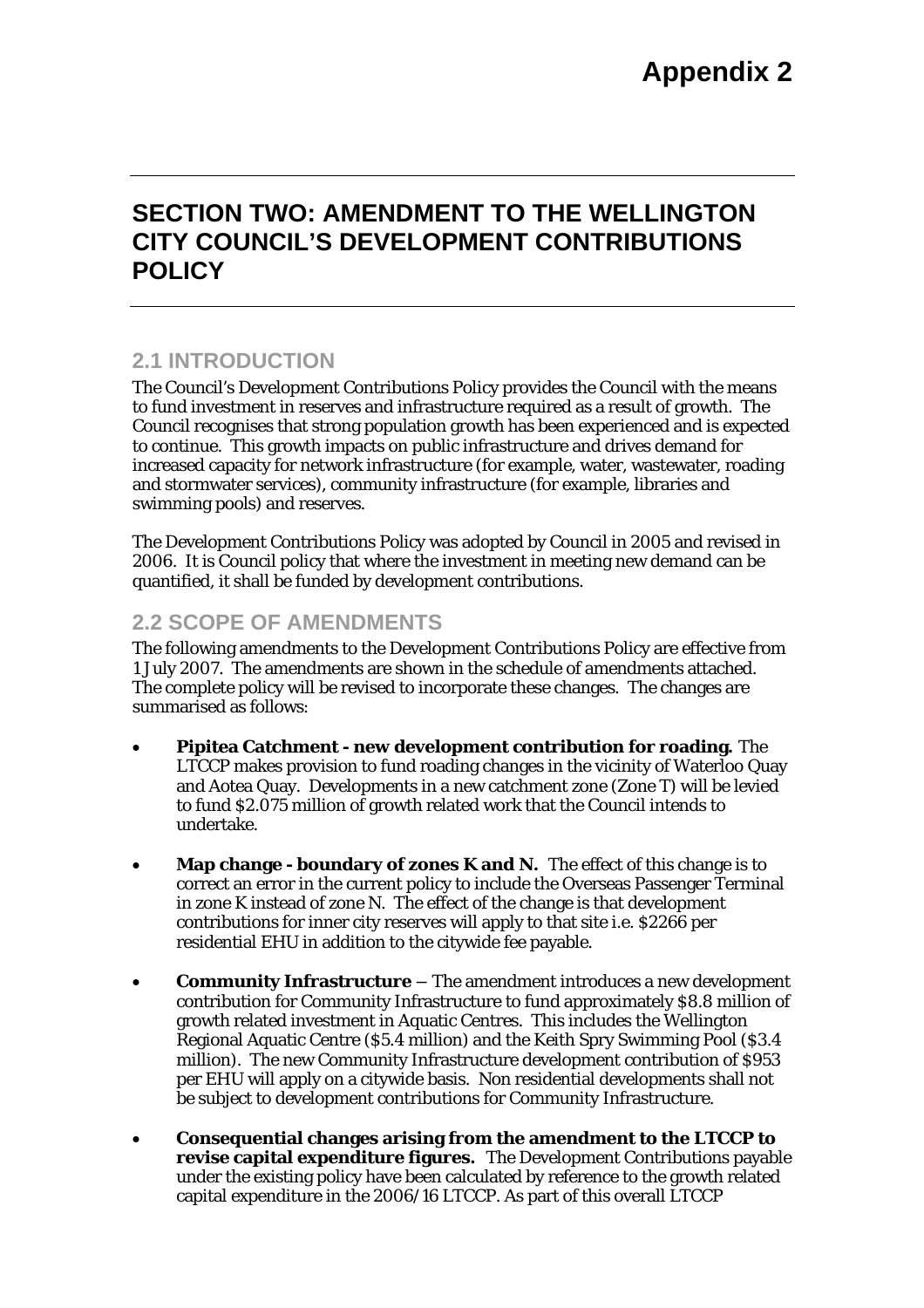amendment, forecast capital expenditure in the 2006/16 LTCCP will be amended. Some of these changes relate to projects for which Development Contributions are payable. Development Contributions payable under the policy, are amended to reflect those changes.

#### • **Minor/ editorial changes.**

### **2.3 EFFECT OF THE AMENDMENTS**

The amendments will increase the overall development contribution fee payable per EHU across the City. The amount of the increase will depend on the location of the development. The new development contribution amounts are set out in the table at paragraph 2 of *note 3.*

### **2.4 COMMUNITY INFRASTRUCTURE - SWIMMING POOLS**

The methodology for calculating development contributions involves defining catchment zones. The zones define the catchment that is served by a particular type of infrastructure. In some cases the catchment is citywide and in other cases the catchment shows the benefits are provided to a clearly defined local area, which is depicted in a map in the Policy.

The development contributions for Community Infrastructure have attributed the benefits of the investment in Aquatic Facilities as being city wide. The Council regards these facilities to be a network because they are used as destination amenities by people from across the city. The investment in the facilities is planned to promote and maintain optimal accessibility for all residents.

#### **NOTE 3 AMENDMENTS TO THE DEVELOPMENT CONTRIBUTIONS POLICY**

#### **1. Paragraph 2.4.1 of the policy**

Delete paragraph 2.4.1 and replace it with the following:

'The schedule of development contributions refers to areas A to T. These refer to geographically defined development contribution areas set out in Appendix A – Maps of development contributions catchment areas. Catchment T (Pipitea Precinct) is in addition to the relevant catchment Zones A to S.'

#### **2. Section 2.4.2 of the policy – schedule of development contributions**

Delete the schedule of development contributions and replace it with the following: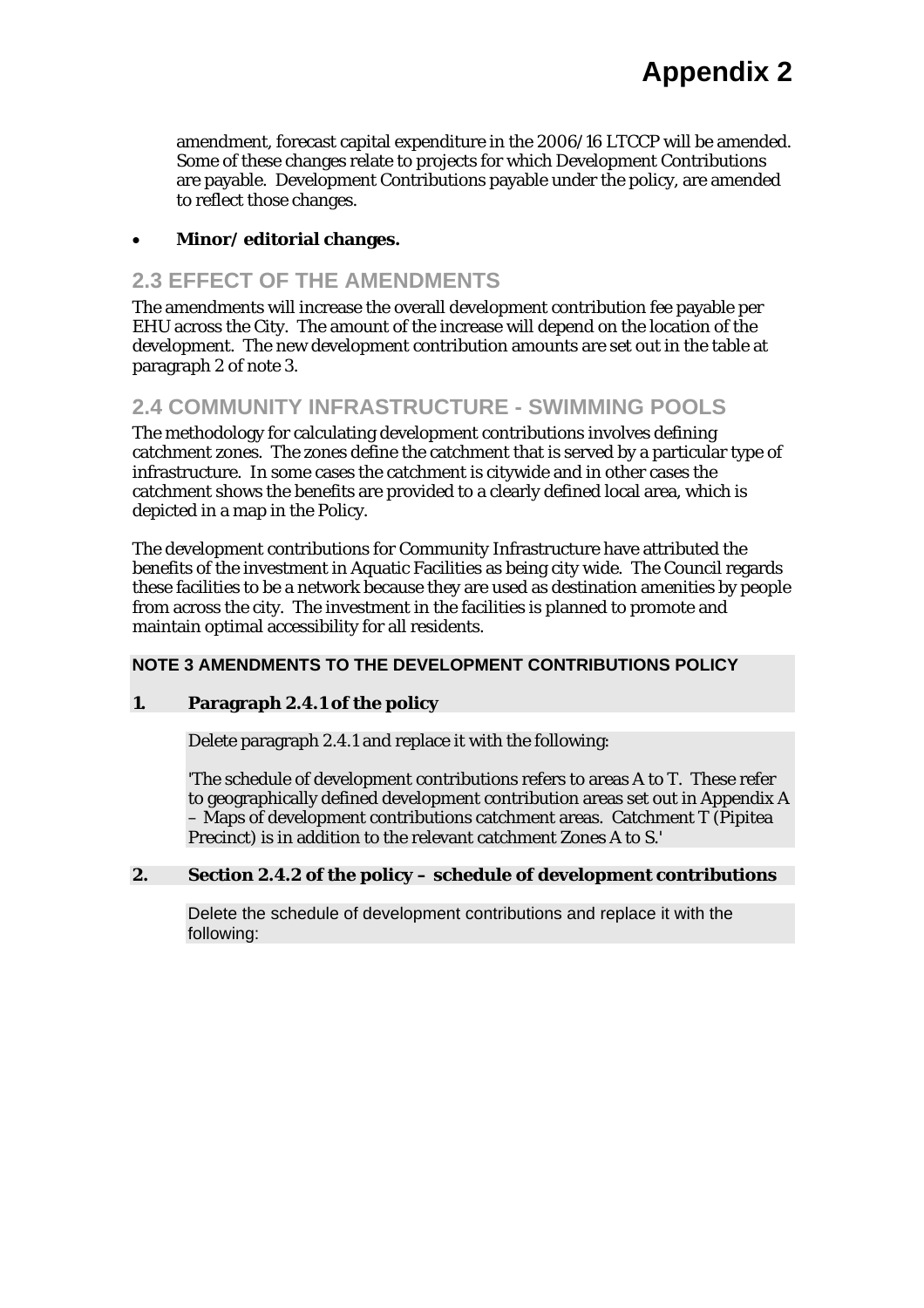# **Appendix 2**

| <b>Reserves</b><br>Water<br><b>Roading</b><br><b>Citywide</b><br>Waste<br>excluding<br><b>Supply</b><br>Water<br>\$ per<br>greenfield<br><b>Map Zone</b><br>\$ per<br>development*<br><b>EHU</b><br>\$ per EHU<br>\$ per EHU<br><b>EHU</b><br>\$ per EHU<br>$\mathsf{\$}$ -<br>Roseneath<br>\$2,901<br>\$1,775<br>\$1,185<br>\$<br>A<br>\$<br>\$<br>B<br><b>Western Messines</b><br>\$2,901<br>\$2,440<br>\$961<br>\$<br>\$7,250<br>\$<br>$\mathsf{C}$<br>Grenada North HL<br>\$2,901<br>\$1,185<br>\$<br>\$<br>Frobisher<br>\$2,901<br>\$1,904<br>\$1,185<br>D<br>\$<br>\$<br>\$1,392<br>\$1,185<br>E<br>Kelburn<br>\$2,901<br>$\sim$<br>\$<br>$\mathsf{\$}$ -<br>Central Johnsonville West<br>\$850<br>F<br>\$2,901<br>\$1,185<br>\$<br>\$<br>Ngaio West<br>G<br>\$2,901<br>\$3,907<br>\$1,185<br>$\frac{1}{2}$ -<br>\$<br>Onslow<br>\$677<br>H<br>\$2,901<br>\$1,185<br>$\frac{1}{2}$ -<br>$\mathbf{I}$<br>Churton-Stebbings<br>\$1,543<br>\$722<br>\$2,719<br>\$2,582<br>Northern Grenada-<br>\$3,933<br>$\frac{1}{2}$ -<br>J<br>Lincolnshire<br>\$2,582<br>\$722<br>\$1,359<br>\$2,266<br>$\bf K$<br>Inner City - Residential<br>\$2,901<br>\$<br>\$1,185<br>$\mathbb{S}$ -<br>$\sim$<br>Inner City - Non<br>Residential<br>\$<br>\$<br>\$283<br>\$2,901<br>\$1,185<br>$\sim$<br>$\sim$<br>\$<br>\$<br>$\frac{1}{2}$ -<br>Northern<br>\$2,901<br>\$722<br>L<br>$\sim$<br>\$<br>\$<br>$\frac{1}{2}$ -<br>\$2,901<br>\$2,440<br>M<br>Western<br>$\sim$<br>$\frac{1}{2}$ -<br>$\mathbf{\hat{S}}$<br>$\frac{1}{2}$ -<br>\$2,901<br>$\mathbf N$<br>Central<br>\$1,185<br>$\overline{a}$<br>$\Omega$<br>Rural<br>(Citywide roading and<br>reserves only payable - unless<br>practical to connect to water or<br>\$<br>$\uparrow$ -<br>$\uparrow$ -<br>$\uparrow$ -<br>\$2,117<br>$\sim$<br>wastewater.)<br>\$<br>$\frac{1}{2}$ -<br>$\sim$<br>\$<br>$\frac{1}{2}$ -<br>Rossaveel<br>\$2,901<br>500<br>\$722<br>$\mathbf P$<br>\$<br>$\sim$<br>$\frac{1}{2}$ -<br>\$<br>\$<br><b>Central Messines</b><br>\$2,901<br>961<br>\$1,185<br>Q<br>\$<br>\$<br>$\mathsf{\$}$ -<br>${\bf R}$<br>Northern Johnsonville West<br>\$2,901<br>850<br>\$722<br>$\overline{\phantom{a}}$<br>Central Grenada-<br>Lincolnshire<br>$\frac{1}{2}$ -<br>S<br>\$2,582<br>\$1,359<br>\$3,933<br>\$1,185<br>T<br>Pipitea Precinct<br>\$540 |  | <b>Catchment Specific</b> |  |  |  |  |  |
|------------------------------------------------------------------------------------------------------------------------------------------------------------------------------------------------------------------------------------------------------------------------------------------------------------------------------------------------------------------------------------------------------------------------------------------------------------------------------------------------------------------------------------------------------------------------------------------------------------------------------------------------------------------------------------------------------------------------------------------------------------------------------------------------------------------------------------------------------------------------------------------------------------------------------------------------------------------------------------------------------------------------------------------------------------------------------------------------------------------------------------------------------------------------------------------------------------------------------------------------------------------------------------------------------------------------------------------------------------------------------------------------------------------------------------------------------------------------------------------------------------------------------------------------------------------------------------------------------------------------------------------------------------------------------------------------------------------------------------------------------------------------------------------------------------------------------------------------------------------------------------------------------------------------------------------------------------------------------------------------------------------------------------------------------------------------------------------------------------------------------------------------------------------------------------------------------------------------------------------------------------------------------------------------------------------|--|---------------------------|--|--|--|--|--|
|                                                                                                                                                                                                                                                                                                                                                                                                                                                                                                                                                                                                                                                                                                                                                                                                                                                                                                                                                                                                                                                                                                                                                                                                                                                                                                                                                                                                                                                                                                                                                                                                                                                                                                                                                                                                                                                                                                                                                                                                                                                                                                                                                                                                                                                                                                                  |  |                           |  |  |  |  |  |
|                                                                                                                                                                                                                                                                                                                                                                                                                                                                                                                                                                                                                                                                                                                                                                                                                                                                                                                                                                                                                                                                                                                                                                                                                                                                                                                                                                                                                                                                                                                                                                                                                                                                                                                                                                                                                                                                                                                                                                                                                                                                                                                                                                                                                                                                                                                  |  |                           |  |  |  |  |  |
|                                                                                                                                                                                                                                                                                                                                                                                                                                                                                                                                                                                                                                                                                                                                                                                                                                                                                                                                                                                                                                                                                                                                                                                                                                                                                                                                                                                                                                                                                                                                                                                                                                                                                                                                                                                                                                                                                                                                                                                                                                                                                                                                                                                                                                                                                                                  |  |                           |  |  |  |  |  |
|                                                                                                                                                                                                                                                                                                                                                                                                                                                                                                                                                                                                                                                                                                                                                                                                                                                                                                                                                                                                                                                                                                                                                                                                                                                                                                                                                                                                                                                                                                                                                                                                                                                                                                                                                                                                                                                                                                                                                                                                                                                                                                                                                                                                                                                                                                                  |  |                           |  |  |  |  |  |
|                                                                                                                                                                                                                                                                                                                                                                                                                                                                                                                                                                                                                                                                                                                                                                                                                                                                                                                                                                                                                                                                                                                                                                                                                                                                                                                                                                                                                                                                                                                                                                                                                                                                                                                                                                                                                                                                                                                                                                                                                                                                                                                                                                                                                                                                                                                  |  |                           |  |  |  |  |  |
|                                                                                                                                                                                                                                                                                                                                                                                                                                                                                                                                                                                                                                                                                                                                                                                                                                                                                                                                                                                                                                                                                                                                                                                                                                                                                                                                                                                                                                                                                                                                                                                                                                                                                                                                                                                                                                                                                                                                                                                                                                                                                                                                                                                                                                                                                                                  |  |                           |  |  |  |  |  |
|                                                                                                                                                                                                                                                                                                                                                                                                                                                                                                                                                                                                                                                                                                                                                                                                                                                                                                                                                                                                                                                                                                                                                                                                                                                                                                                                                                                                                                                                                                                                                                                                                                                                                                                                                                                                                                                                                                                                                                                                                                                                                                                                                                                                                                                                                                                  |  |                           |  |  |  |  |  |
|                                                                                                                                                                                                                                                                                                                                                                                                                                                                                                                                                                                                                                                                                                                                                                                                                                                                                                                                                                                                                                                                                                                                                                                                                                                                                                                                                                                                                                                                                                                                                                                                                                                                                                                                                                                                                                                                                                                                                                                                                                                                                                                                                                                                                                                                                                                  |  |                           |  |  |  |  |  |
|                                                                                                                                                                                                                                                                                                                                                                                                                                                                                                                                                                                                                                                                                                                                                                                                                                                                                                                                                                                                                                                                                                                                                                                                                                                                                                                                                                                                                                                                                                                                                                                                                                                                                                                                                                                                                                                                                                                                                                                                                                                                                                                                                                                                                                                                                                                  |  |                           |  |  |  |  |  |
|                                                                                                                                                                                                                                                                                                                                                                                                                                                                                                                                                                                                                                                                                                                                                                                                                                                                                                                                                                                                                                                                                                                                                                                                                                                                                                                                                                                                                                                                                                                                                                                                                                                                                                                                                                                                                                                                                                                                                                                                                                                                                                                                                                                                                                                                                                                  |  |                           |  |  |  |  |  |
|                                                                                                                                                                                                                                                                                                                                                                                                                                                                                                                                                                                                                                                                                                                                                                                                                                                                                                                                                                                                                                                                                                                                                                                                                                                                                                                                                                                                                                                                                                                                                                                                                                                                                                                                                                                                                                                                                                                                                                                                                                                                                                                                                                                                                                                                                                                  |  |                           |  |  |  |  |  |
|                                                                                                                                                                                                                                                                                                                                                                                                                                                                                                                                                                                                                                                                                                                                                                                                                                                                                                                                                                                                                                                                                                                                                                                                                                                                                                                                                                                                                                                                                                                                                                                                                                                                                                                                                                                                                                                                                                                                                                                                                                                                                                                                                                                                                                                                                                                  |  |                           |  |  |  |  |  |
|                                                                                                                                                                                                                                                                                                                                                                                                                                                                                                                                                                                                                                                                                                                                                                                                                                                                                                                                                                                                                                                                                                                                                                                                                                                                                                                                                                                                                                                                                                                                                                                                                                                                                                                                                                                                                                                                                                                                                                                                                                                                                                                                                                                                                                                                                                                  |  |                           |  |  |  |  |  |
|                                                                                                                                                                                                                                                                                                                                                                                                                                                                                                                                                                                                                                                                                                                                                                                                                                                                                                                                                                                                                                                                                                                                                                                                                                                                                                                                                                                                                                                                                                                                                                                                                                                                                                                                                                                                                                                                                                                                                                                                                                                                                                                                                                                                                                                                                                                  |  |                           |  |  |  |  |  |
|                                                                                                                                                                                                                                                                                                                                                                                                                                                                                                                                                                                                                                                                                                                                                                                                                                                                                                                                                                                                                                                                                                                                                                                                                                                                                                                                                                                                                                                                                                                                                                                                                                                                                                                                                                                                                                                                                                                                                                                                                                                                                                                                                                                                                                                                                                                  |  |                           |  |  |  |  |  |
|                                                                                                                                                                                                                                                                                                                                                                                                                                                                                                                                                                                                                                                                                                                                                                                                                                                                                                                                                                                                                                                                                                                                                                                                                                                                                                                                                                                                                                                                                                                                                                                                                                                                                                                                                                                                                                                                                                                                                                                                                                                                                                                                                                                                                                                                                                                  |  |                           |  |  |  |  |  |
|                                                                                                                                                                                                                                                                                                                                                                                                                                                                                                                                                                                                                                                                                                                                                                                                                                                                                                                                                                                                                                                                                                                                                                                                                                                                                                                                                                                                                                                                                                                                                                                                                                                                                                                                                                                                                                                                                                                                                                                                                                                                                                                                                                                                                                                                                                                  |  |                           |  |  |  |  |  |
|                                                                                                                                                                                                                                                                                                                                                                                                                                                                                                                                                                                                                                                                                                                                                                                                                                                                                                                                                                                                                                                                                                                                                                                                                                                                                                                                                                                                                                                                                                                                                                                                                                                                                                                                                                                                                                                                                                                                                                                                                                                                                                                                                                                                                                                                                                                  |  |                           |  |  |  |  |  |
|                                                                                                                                                                                                                                                                                                                                                                                                                                                                                                                                                                                                                                                                                                                                                                                                                                                                                                                                                                                                                                                                                                                                                                                                                                                                                                                                                                                                                                                                                                                                                                                                                                                                                                                                                                                                                                                                                                                                                                                                                                                                                                                                                                                                                                                                                                                  |  |                           |  |  |  |  |  |
|                                                                                                                                                                                                                                                                                                                                                                                                                                                                                                                                                                                                                                                                                                                                                                                                                                                                                                                                                                                                                                                                                                                                                                                                                                                                                                                                                                                                                                                                                                                                                                                                                                                                                                                                                                                                                                                                                                                                                                                                                                                                                                                                                                                                                                                                                                                  |  |                           |  |  |  |  |  |
|                                                                                                                                                                                                                                                                                                                                                                                                                                                                                                                                                                                                                                                                                                                                                                                                                                                                                                                                                                                                                                                                                                                                                                                                                                                                                                                                                                                                                                                                                                                                                                                                                                                                                                                                                                                                                                                                                                                                                                                                                                                                                                                                                                                                                                                                                                                  |  |                           |  |  |  |  |  |
|                                                                                                                                                                                                                                                                                                                                                                                                                                                                                                                                                                                                                                                                                                                                                                                                                                                                                                                                                                                                                                                                                                                                                                                                                                                                                                                                                                                                                                                                                                                                                                                                                                                                                                                                                                                                                                                                                                                                                                                                                                                                                                                                                                                                                                                                                                                  |  |                           |  |  |  |  |  |
|                                                                                                                                                                                                                                                                                                                                                                                                                                                                                                                                                                                                                                                                                                                                                                                                                                                                                                                                                                                                                                                                                                                                                                                                                                                                                                                                                                                                                                                                                                                                                                                                                                                                                                                                                                                                                                                                                                                                                                                                                                                                                                                                                                                                                                                                                                                  |  |                           |  |  |  |  |  |
|                                                                                                                                                                                                                                                                                                                                                                                                                                                                                                                                                                                                                                                                                                                                                                                                                                                                                                                                                                                                                                                                                                                                                                                                                                                                                                                                                                                                                                                                                                                                                                                                                                                                                                                                                                                                                                                                                                                                                                                                                                                                                                                                                                                                                                                                                                                  |  |                           |  |  |  |  |  |
|                                                                                                                                                                                                                                                                                                                                                                                                                                                                                                                                                                                                                                                                                                                                                                                                                                                                                                                                                                                                                                                                                                                                                                                                                                                                                                                                                                                                                                                                                                                                                                                                                                                                                                                                                                                                                                                                                                                                                                                                                                                                                                                                                                                                                                                                                                                  |  |                           |  |  |  |  |  |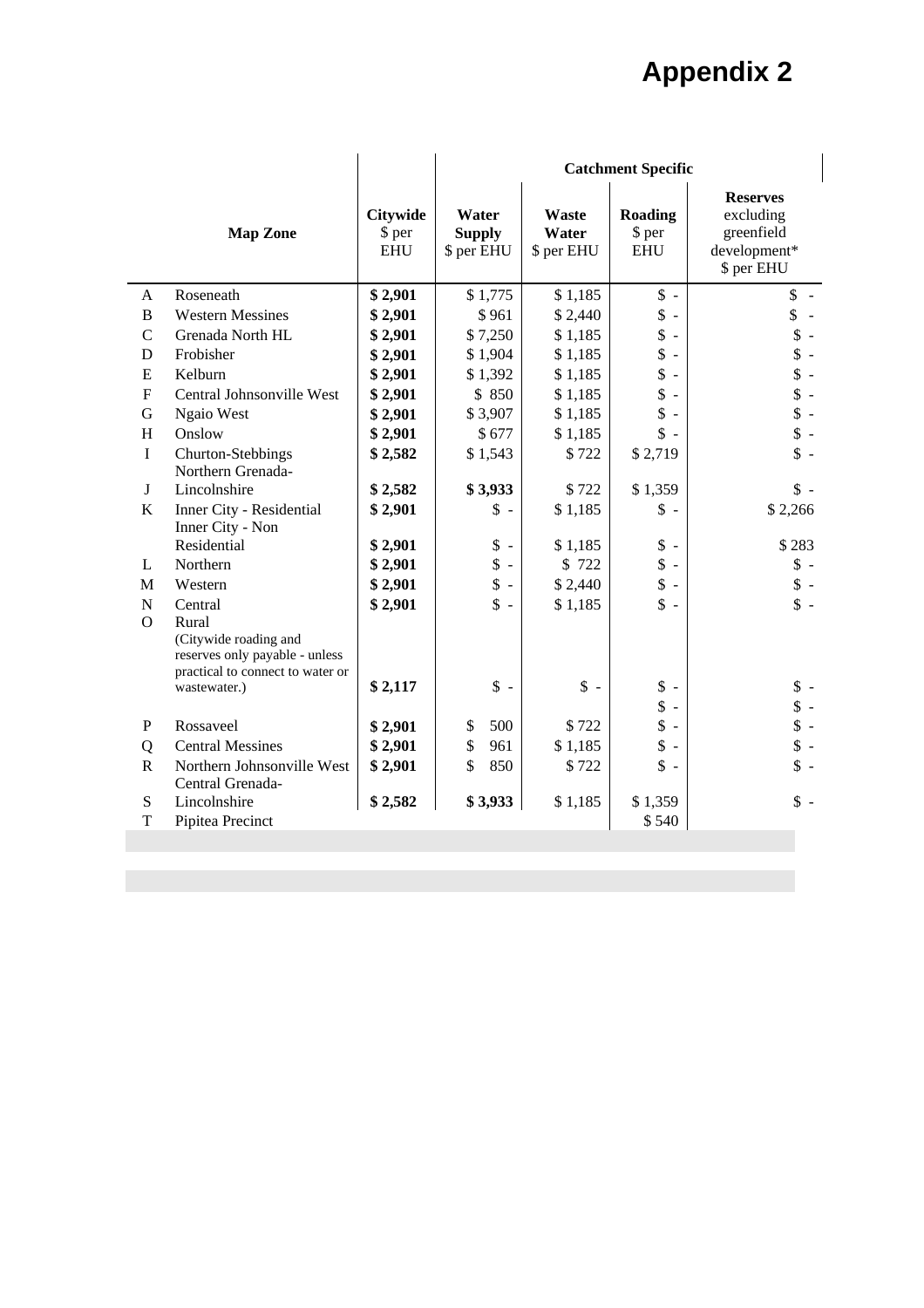#### Greenfield development

\* See paragraph 12.2.9 and Appendix B6.1.2 – B6.1.7 for the development contribution for reserves for any greenfield development .As an indication, an average development contribution for Greenfield development reserve is \$7,510.

**Note:** Each EHU must pay the Citywide fee and the relevant catchment specific fees.

#### **3. Maps of development contribution areas**

- (a) New Map K (inner city).
- (b) New Map N (central).
- (c) New Map T (Pipitea Precinct).

#### **4. Paragraph 8.2.6 (table)**

Delete 'below' and include the words 'in 2.5.5'.

#### **5. Paragraph 11.1.2 (table)**

.

Make the following amendments to the table:

Step two: In the third bullet point, change the cross-reference from 3 to 9.

Step four: In the fourth bullet point, delete the words 'in the District Plan' and insert the words 'clause 5 'Definitions''.

#### **6. Paragraphs 12.1.12 and 12.1.13 – citywide reserves**

Delete the heading and paragraphs 12.1.12 and 12.1.13 and replace them with the following:

#### **7. 'Citywide reserves and community infrastructure'**

- 12.1.12 Citywide reserves and community infrastructure comprise amenities such as the botanic gardens, sporting facilities, swimming pools and open space. They are destination reserves and facilities that provide active recreational facilities to the city community. Increased demand can come from anywhere within the city.
- 12.1.13 Growth impacts on these amenities in a number of ways including degradation in the quality of the amenity, overcrowding, changes in activities and usage by residents, etc. Capital works are continually required to upgrade these reserves to enable increased usage and to purchase new land and assets. Works are planned to cater for growth to ensure cost effective use of the Council's resources and assets.'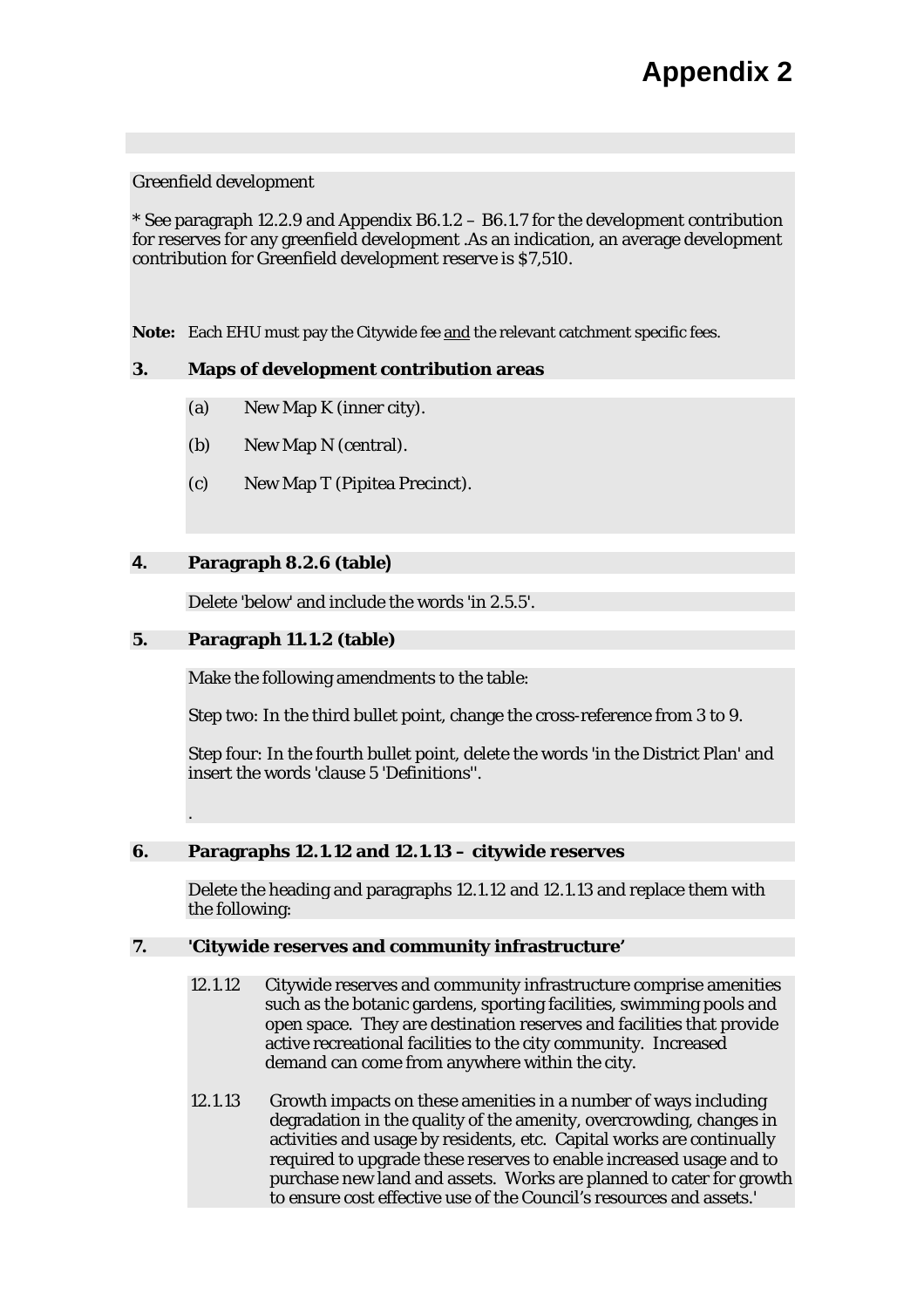12.1.14 Non residential developments shall not be subject to development contributions for Community Infrastructure.

#### **8. Paragraph 12.2 – development contributions for specific catchment areas**

Paragraph 12.2.1 – third bullet point: After the words 'development of local' insert the words 'community infrastructure such as' so that the third bullet point reads as follows:

'development of local community infrastructure such as playgrounds and open space to service a new subdivision or to cater for additional growth in household units within existing suburbs or the inner city.'

Paragraph 12.2.2 - delete the sentence in paragraph 12.2.2 that reads 'Currently there are specific catchments for water supply, waste water and reserves.' and insert the words 'There are specific catchments for water supply, waste water, reserves, and roads.' so that the paragraph reads as follows:

'It is anticipated that specific catchments will be defined from time to time as specific local works are required to mitigate the impact of growth on the local community. There are specific catchments for water supply, wastewater, reserves, roads and community infrastructure.'

#### **9. Pipitea Precinct roading improvements catchment**

Insert the following paragraphs into section 12.2 of the policy after paragraph 12.2.10 to provide for the Pipitea Precinct roading catchment:

#### **10. 'Pipitea Precinct Roading Improvements Catchment'**

- 12.2.11 The future urban development of the land currently used for port and railyards will generate a substantial amount of new vehicle traffic onto an important gateway route into and out of the city as well as substantial increase in pedestrian numbers between the new development, public transport hubs and the rest of the central city. This will require improvements to be made to the road corridor and to key intersections to facilitate this growth and ensure that congestion is managed appropriately.
- 12.2.12 Therefore a sub-catchment has been defined based on the areas of future development which will generate the majority of the increased traffic and turning movements.'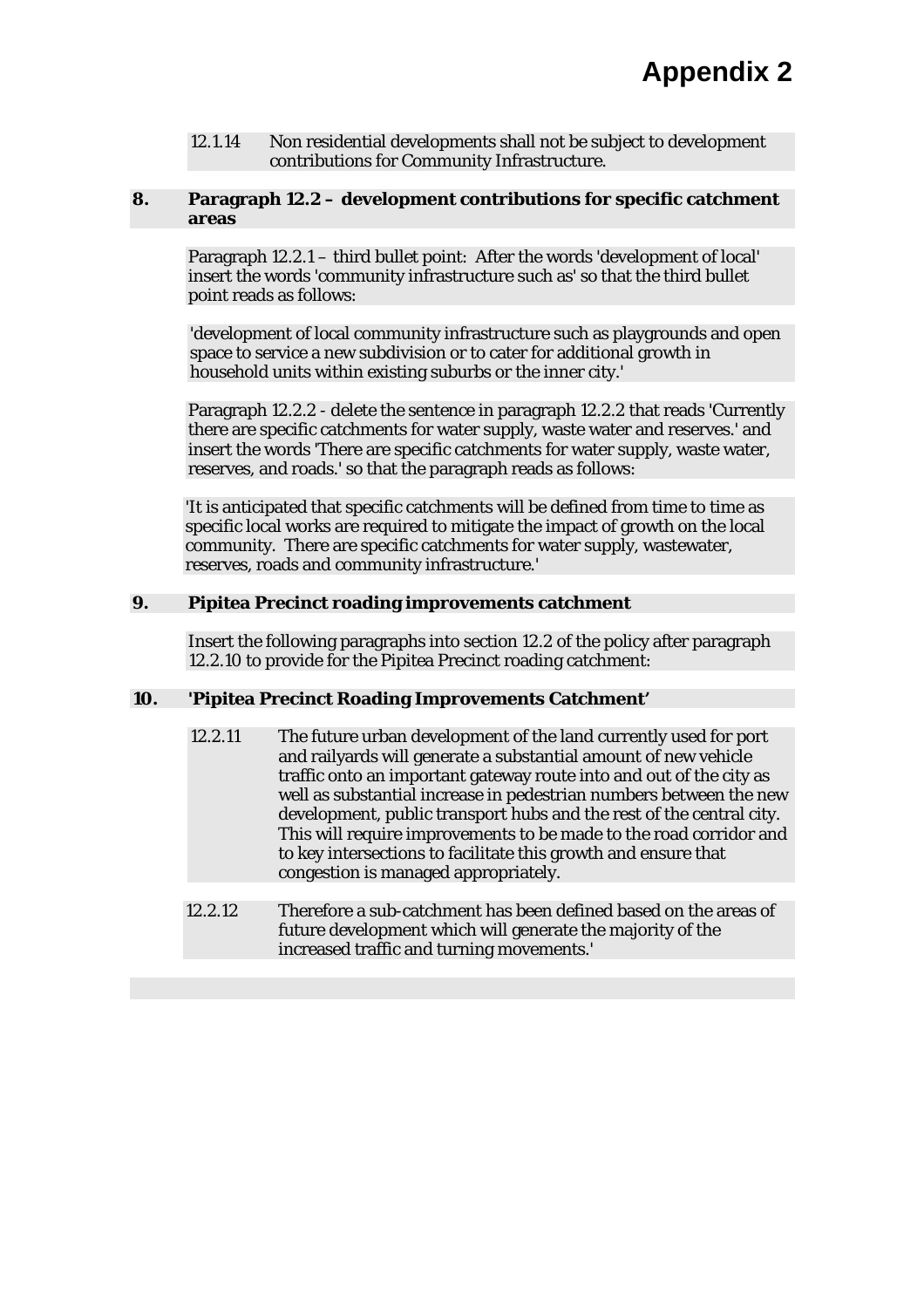#### *11. Appendix A – Tables 1, 3 and 4*

In order to give effect to the introduction of community infrastructure and the amendments to the capital expenditure figures in the LTCCP, make the following amendments to Tables 1, 3 and 4

#### (a) *Table 1 – Capital expenditure from the LTCCP*

| <b>Summary of</b><br>capex for<br>infrastructure<br>area | <b>Total cost of</b><br>capital works | <b>Total growth</b><br>component | <b>Amount to be</b><br>funded by<br>development<br>contributions | <b>Amount to be</b><br>funded from<br>other sources |
|----------------------------------------------------------|---------------------------------------|----------------------------------|------------------------------------------------------------------|-----------------------------------------------------|
| Water supply                                             | \$118,812,126                         | \$14,104,023                     | \$14,104,023                                                     | $\$0$                                               |
| Waste water                                              | \$98,326,824                          | \$2,458,171                      | \$2,458,171                                                      | $\$0$                                               |
| Storm water                                              | \$72,295,229                          | \$1,807,381                      | \$1,807,381                                                      | \$0                                                 |
| Roading<br>Reserves                                      | \$154,082,545<br>\$85,129,954         | \$22,183,709<br>\$6,214,214      | \$15,741,131<br>\$6,214,214                                      | \$6,442,578<br>$\$0$                                |
|                                                          |                                       |                                  |                                                                  |                                                     |
| Community<br>Infrastructure                              | \$18,544,000                          | \$8,743,793                      | \$8,743,793                                                      | $\$0$                                               |

#### Delete existing Table 1 and replace it with the following:

#### *Table 3 – Citywide development contributions*

#### Delete existing Table 3 and replace it with the following:

| Citywide development contributions       | \$ per EHU (ex GST) |
|------------------------------------------|---------------------|
| <b>Water supply</b>                      | \$319               |
| <b>Stormwater</b>                        | \$197               |
| Wastewater                               | \$268               |
| <b>Traffic and roading</b>               | \$718               |
| <b>Reserves</b>                          | \$446               |
| <b>Community Infrastructure</b>          | \$953               |
|                                          |                     |
| Total citywide development contributions | \$2,901             |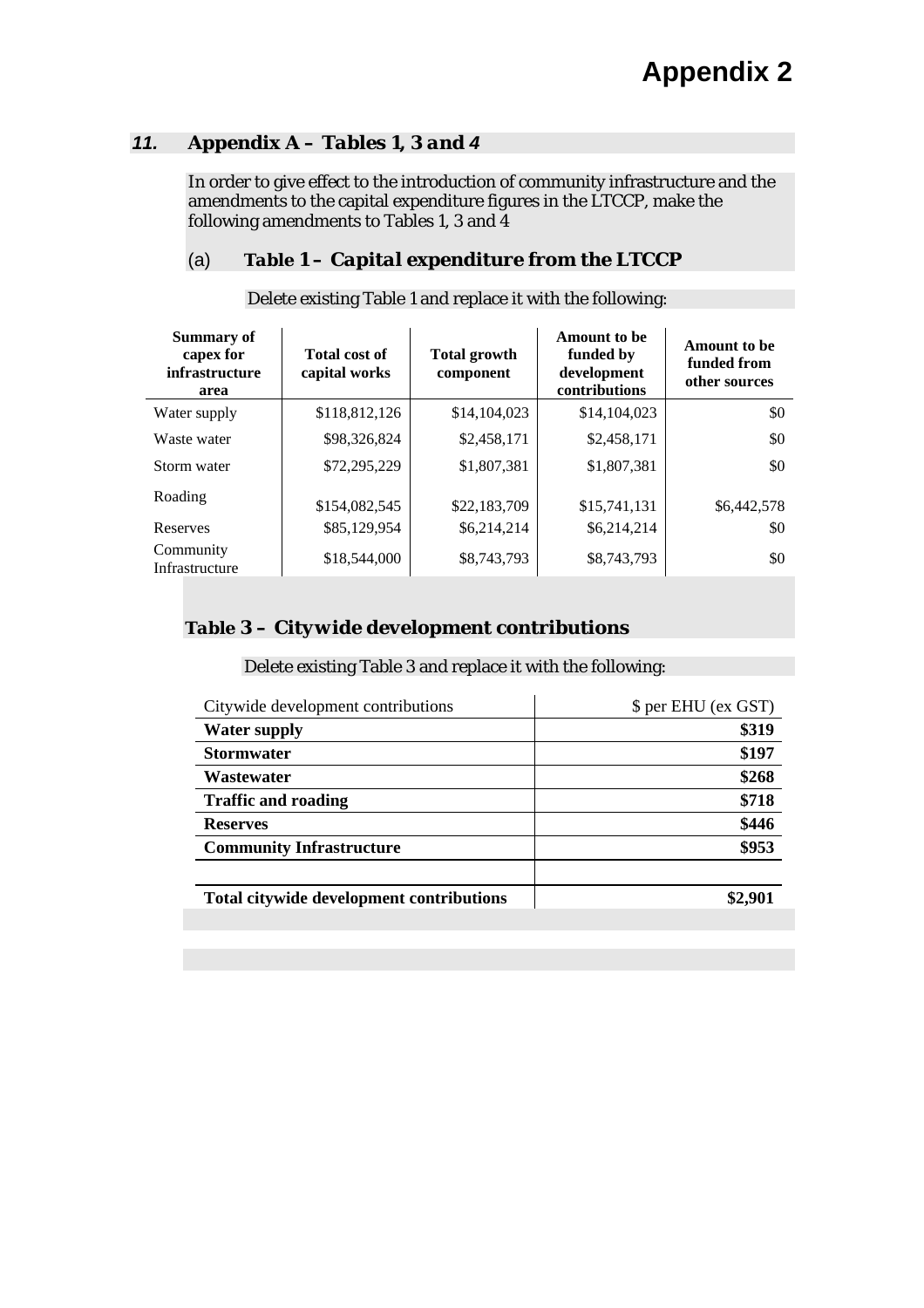#### (b) *Table 4 – Specific catchment related development contributions*

Delete existing Table 4 and replace with the following:

Wastewater Development Contributions | \$ per EHU (ex GST) Central (Moa Point)  $\begin{array}{ccc} 1,185 \ \text{Western (Karori)} & \text{S} & \text{S} \\ \end{array}$ Western (Karori)

Northern (Porirua) **1988 1988 1988 1988 1988 1988 1988 1988 1988 1988 1988 1988 1988 1988 1988 1988 1988 1988 1988 1988 1988 1988 1988 1988 1988 1988 1988 1988 1988**

| <b>Water Supply Catchment Based</b>  | \$ per EHU (ex GST) |
|--------------------------------------|---------------------|
| <b>Development Contributions</b>     |                     |
| Happy Valley and Frobisher catchment | \$1,904             |
| Kelburn catchment                    | \$1,392             |
| Grenada North High Level catchment   | \$7,250             |
| Onslow catchment                     | \$677               |
| Roseneath catchment                  | \$1,775             |
| Messines catchment                   | \$961               |
| Ngaio West catchment                 | \$3,907             |
| Johnsonville West catchment          | \$850               |
| Churton – Stebbings                  | \$1,543             |
| Grenada – Lincolnshire               | \$3,933             |
| Rossaveel Heights                    | \$500               |

| Roading Development Contributions         | \$ per EHU (ex GST) |
|-------------------------------------------|---------------------|
| Churton-Stebbings Catchment               | 2,719               |
| Grenada-Lincolnshire Catchment            | 1,359               |
| Pipitea Precinct                          | 540                 |
|                                           |                     |
| <b>Reserves Development Contributions</b> | \$ per EHU (ex GST) |
| Inner City Catchment - Residential        | \$<br>2.266         |

Inner City Catchment - Non Residential **\$** 283

**Greenfield development**  $\qquad$  **\$7,510** estimated **(to be calculated under B6.1.2 - B6.1.7 based on Council's policy for playgrounds and reserves)**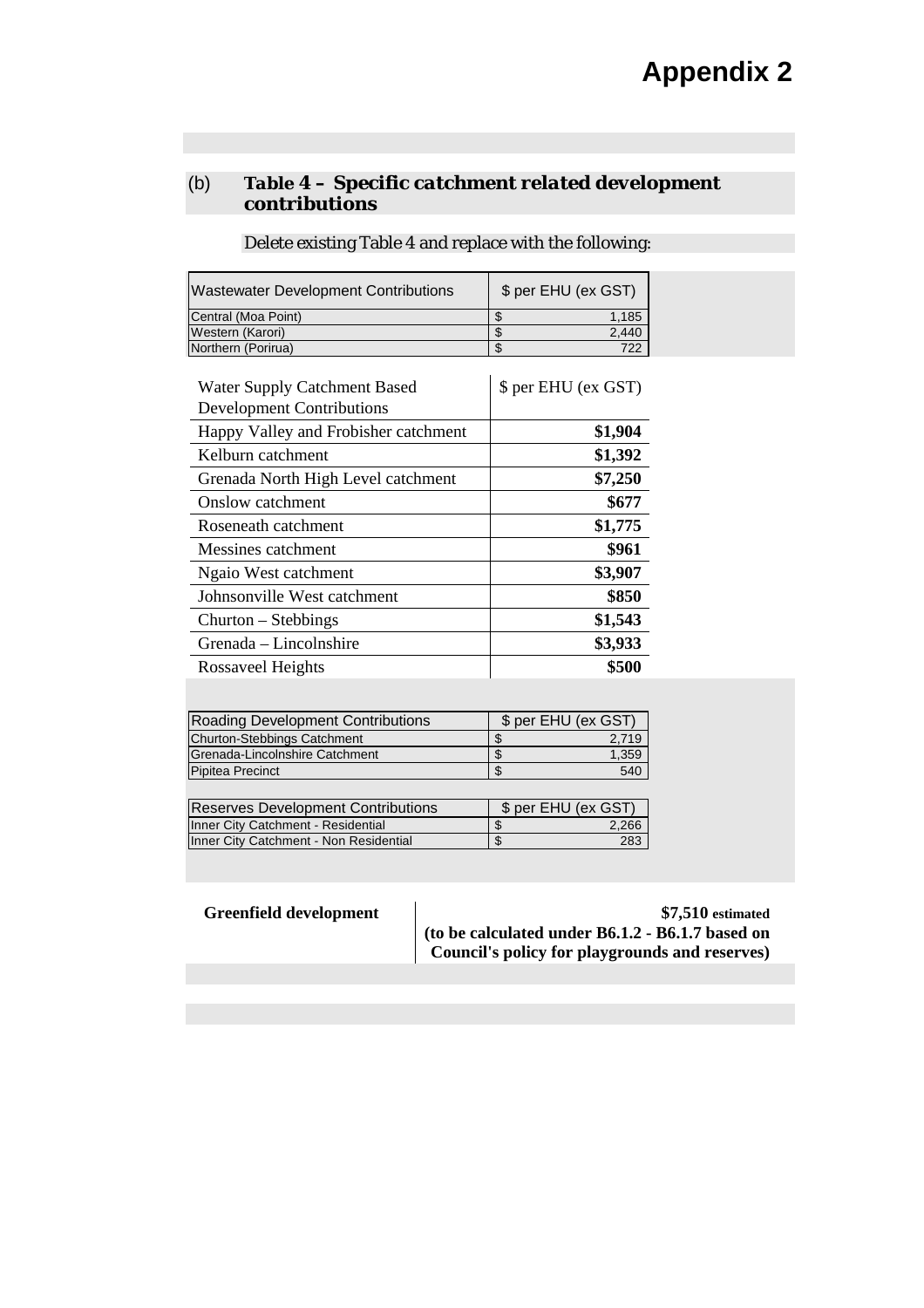# **12.** *Appendix B - Methodology*

Paragraph B1.1.2: Add a new paragraph (f) so that paragraph B1.1.2 reads as follows:

- '(a) A citywide catchment for water supply, stormwater and roading
- (b) Water supply catchments
- (c) Wastewater catchments<br>
(d) Roading catchments
- Roading catchments
- (e) An inner city catchment for reserves
- (f) Community infrastructure.

#### **13.** *Paragraph B2.1 - citywide*

In order to amend the table in paragraph B2.1.1 to reflect the amended capital expenditure figures and the addition of community infrastructure, delete the current table and replace it with the following:

| <b>Activity</b>             | <b>Total planned</b><br>capex | <b>Gross</b><br>contribution<br>amount | Less<br>subsidy<br>receivable | <b>Net</b><br>contribution<br>amount | <b>EHUs</b> | <b>Citywide</b><br>development<br>contribution<br>amount |
|-----------------------------|-------------------------------|----------------------------------------|-------------------------------|--------------------------------------|-------------|----------------------------------------------------------|
| Water supply                | \$87,944,385                  | \$2,198,610                            | \$0                           | \$2,198,610                          | 6,885       | \$319                                                    |
| Storm water                 | \$72,295,229                  | \$1,807,381                            | \$0                           | \$1,807,381                          | 9,175       | \$197                                                    |
| Waste water                 | \$98,326,824                  | \$2,458,171                            | \$0                           | \$2,458,171                          | 9,175       | \$268                                                    |
| Traffic and roading         | \$130,281,466                 | \$13,028,147                           | \$6,442,578                   | \$6,585,569                          | 9,175       | \$718                                                    |
| Reserves                    | \$69,019,736                  | \$4,087,528                            | \$0                           | \$4,087,528                          | 9,175       | \$446                                                    |
| Community<br>infrastructure | \$12,544,000                  | \$8,744,000                            | \$0                           | \$8,744,000                          | 9,175       | \$953                                                    |
| <b>Total</b>                | 470,411,640                   | 32, 323, 837                           | \$6,442,578                   | 25,881,259                           |             | 2,901                                                    |
|                             |                               |                                        |                               |                                      |             |                                                          |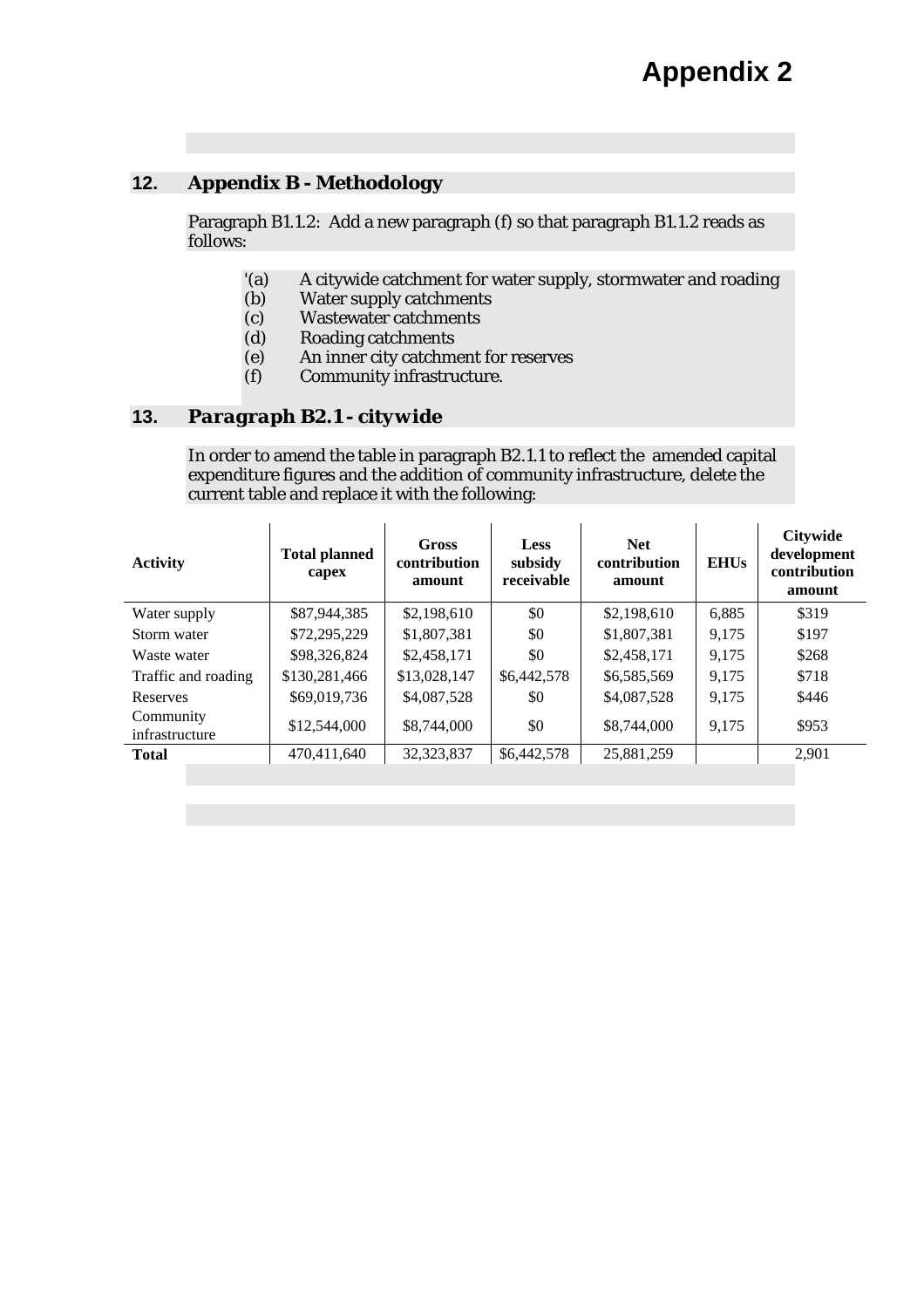#### **14.** *Paragraph B3.1 – water supply*

In order to amend the table in paragraph B3.1.1 to reflect the amended capital expenditure figures delete the current table and replace it with the following:

|                            | <b>Completed</b><br>prior to<br>2003/04 | <b>Planned</b><br>capital<br>expenditure | <b>Proportion</b><br>relating to<br>growth | Growth<br><b>EHUs</b> | <b>Development</b><br>contributions<br>per EHU |
|----------------------------|-----------------------------------------|------------------------------------------|--------------------------------------------|-----------------------|------------------------------------------------|
| Happy Valley and Frobisher | \$613,130                               |                                          | \$60,928                                   | 32                    | \$1,904                                        |
| Kelburn                    | \$2,620,000                             |                                          | \$199,056                                  | 143                   | \$1,392                                        |
| Grenada North high level   | \$580,000                               |                                          | \$152,250                                  | 21                    | \$7,250                                        |
| Onslow                     | \$2,120,000                             |                                          | \$139,462                                  | 206                   | \$677                                          |
| Roseneath                  |                                         | \$2,276,046                              | \$131,350                                  | 74                    | \$1,775                                        |
| Messines Road              |                                         | \$4,373,492                              | \$465,124                                  | 484                   | \$961                                          |
| Ngaio West                 |                                         | \$8,335,000                              | \$2,344,200                                | 600                   | \$3,907                                        |
| Johnsonville West          |                                         | \$1,600,000                              | \$299,200                                  | 352                   | \$850                                          |
| Churton-Stebbings          |                                         | \$1,759,241                              | \$1,759,241                                | 1,140                 | \$1,543                                        |
| Grenada-Lincolnshire       |                                         | \$6,490,000                              | \$6,254,000                                | 1,590                 | \$3,933                                        |
| Rossaveel Heights          |                                         | \$100,988                                | \$100,988                                  | 202                   | \$500                                          |
| <b>Total</b>               | \$5,933,130                             | \$24,934,767                             | \$11,905,799                               |                       |                                                |

#### *15. Paragraph B5.1 – roading*

Delete paragraph B5.1.1 and replace it with the following:

'Three traffic and roading catchments are identified for new roads. Two come as part of the Northern Growth Management Plan. The third recognises the response to growth around the port and rail yards land at the northern gateway to the city.

This capital expenditure is included in capital projects CX311 and CX493 respectively as budgeted in the Council's LTCCP and related amendments. The calculation of development contributions in the following table identifies the proportion of the capital expenditure relating to growth divided by the estimated growth in EHUs.'

In order to amend the table in paragraph B5.1.1 to reflect the amended capital expenditure figures and include the Pipitea Precinct catchment delete the current table and replace it with the following:

| <b>Churton-Stebbings</b><br><b>ICatchment</b> |    | <b>Planned</b><br>capital<br>expenditure |      | <b>Proportion</b><br>relating to<br>growth | <b>Growth EHUs</b> | <b>Development</b><br><b>Contribution</b><br>per EHU |       |
|-----------------------------------------------|----|------------------------------------------|------|--------------------------------------------|--------------------|------------------------------------------------------|-------|
| Cortina to Ohariu                             | \$ | 400.000                                  | ' \$ | 164.000                                    | 1,360              | \$.                                                  | 121   |
| <b>IWestchester to Glenside</b>               | \$ | 5,883,079                                | ' \$ | 2,412,062                                  | 1,360              | \$                                                   | 1,774 |
| <b>Ohariu to Westchester</b>                  | \$ | 2,735,000                                | l \$ | 1,121,350                                  | 1,360              | \$.                                                  | 825   |
| <b>Total</b>                                  | \$ | 9,018,079                                |      | 3,697,412                                  | 1,360              | S                                                    | 2,719 |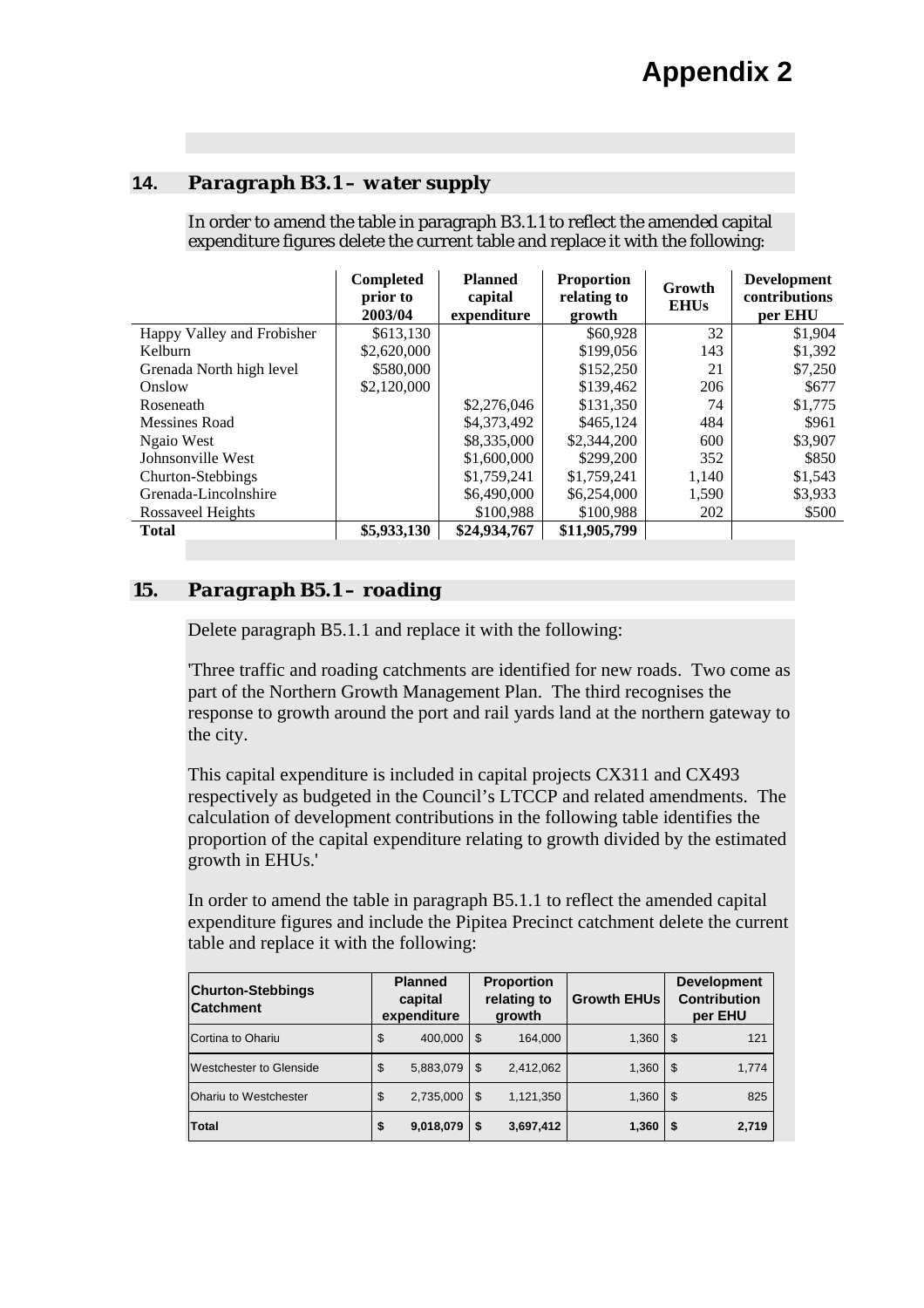| Grenada-Lincolnshire<br><b>Catchment</b> | <b>Planned</b><br>capital<br>expenditure |           | <b>Proportion</b><br>relating to<br>growth |           | <b>Growth EHUs</b> | <b>Development</b><br><b>Contribution</b><br>per EHU |       |
|------------------------------------------|------------------------------------------|-----------|--------------------------------------------|-----------|--------------------|------------------------------------------------------|-------|
| Mark Ave Extension                       | \$                                       | 1,000,000 | $\mathbf{\$}$                              | 710,000   | 2,489              | \$                                                   | 285   |
| Mark Ave to Grenada North                | \$                                       | 2,510,000 | l \$                                       | 1,782,100 | 2,489              | \$                                                   | 716   |
| Woodridge to Lincolnshire                | \$                                       | 1,255,000 | l \$                                       | 891,050   | 2,489              | \$                                                   | 358   |
| <b>Total</b>                             | \$                                       | 4,765,000 | S                                          | 3,383,150 | 2,489              | - 5                                                  | 1,359 |

| Pipitea Precinct Catchment | <b>Planned</b><br>capital<br>expenditure | <b>Proportion</b><br>relating to<br>arowth | <b>Growth EHUs</b> | <b>Development</b><br><b>Contribution</b><br>per EHU |
|----------------------------|------------------------------------------|--------------------------------------------|--------------------|------------------------------------------------------|
| Pipitea Precinct Catchment | $10.018,000$   \$<br>ъ                   | 2.075.000                                  | 3.845              | 540                                                  |

#### *16. B6.1 – Reserves*

In order to amend the capital expenditure figures for the inner city reserves catchment to take into account the amendments to the capital expenditure figures in the LTCCP delete the table in paragraph B6.1.1 and replace it with the following:

| Residential                              | Planned<br>capital<br>expenditure |            | Residential<br>share $@$<br>44.77% |                                        | Residential<br><b>EHUs</b>     |               | Development<br>Contribution per<br><b>EHU</b> |
|------------------------------------------|-----------------------------------|------------|------------------------------------|----------------------------------------|--------------------------------|---------------|-----------------------------------------------|
| Waitangi Park                            | \$                                | 5,225,000  | \$                                 | 2,339,233                              | 3,183                          | \$            | 735                                           |
| Three Parks in Three Years<br>Initiative | \$                                | 3,442,028  | \$                                 | 1,540,996                              | 3,183                          | \$            | 484                                           |
| <b>Other Inner City Parks</b>            | \$                                | 7,443,190  | \$                                 | 3,332,316                              | 3,183                          | \$            | 1,047                                         |
| Total                                    |                                   | 16,110,218 | \$                                 | 7,212,545                              | 3,183                          | \$            | 2,266                                         |
| Non Residential                          | Planned<br>capital<br>expenditure |            |                                    | Non residential<br>share $@$<br>55.23% | Non residential<br><b>EHUs</b> |               | Development<br>Contribution per<br><b>EHU</b> |
| Waitangi Park                            | \$                                | 5,225,000  | \$                                 | 2,885,768                              | 31,406                         | \$            | 92                                            |
| Three Parks in Three Years<br>Initiative | \$                                | 3,442,028  | \$                                 | 1,901,032                              | 31,406                         | $\mathsf{\$}$ | 61                                            |
| Other Inner City Parks                   | \$                                | 7,443,190  | \$                                 | 4,110,874                              | 31,406                         | $\mathsf{\$}$ | 131                                           |
| Total                                    | \$                                | 16,110,218 | \$                                 | 8,897,673                              | 31,406                         | \$            | 283                                           |

Amend paragraph (e) of the calculation for residential and non-residential reserves contribution to take into account the changed figures for capital expenditure as follows:

> 'Residential = \$16,110,218 x 44.77% / 3,183 or \$2,266 per residential EHU

Non-residential = \$16,110,218 x 55.23% / 31,406 or \$283 per non-residential EHU'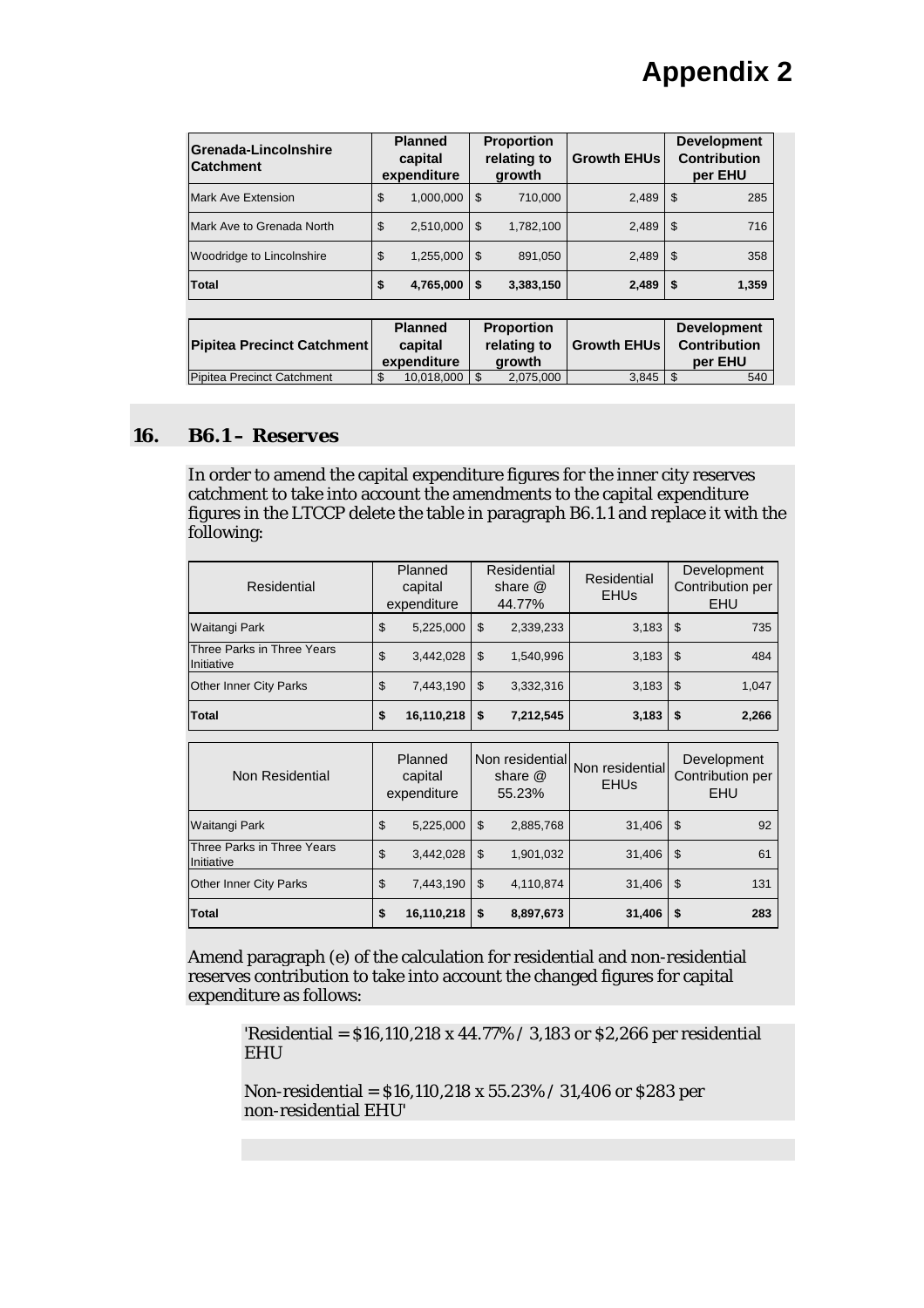#### *17. Community infrastructure – catchment based*

Add the following new section B7.1 to the methodology section of the policy to record the methodology used to introduce community infrastructure to the policy:

#### '**B7.1** *Community infrastructure – Catchment based*

- B7.1.1 Community infrastructure is predominantly used by residents of the local area, but people resident in other areas of the city may also use the facilities, depending on the type of facility. Some local purpose community infrastructure can also be used on a less frequent basis by all residents and by visitors to the city. A ratio is applied to fairly reflect the expected predominant usage under the following methodology:
	- (a) Determine the expected area of benefit. If the facility is intended to service a part of the city, define the catchment using the most suitable census area units.
	- (b) Determine whether the potential for a local facility to be used by residents living outside the catchment area is likely to be significant. For example where the local facility is part of a network or hierarchy of facilities there is potential for it to accommodate citywide growth. An example of this is shown in B6.1 of this policy (Reserves).
	- (c) Determine the capital expenditure. Where capital expenditure is for increased levels of service, renewals and growth, only the growth component is eligible for funding by development contributions.
	- (d) Apply the benefit ratio where expected growth related usage is a combination of local catchment zone and citywide.
	- (e) The growth component is quantified by:
	- An increase in funding required to provide additional capacity in a planned facility upgrade, or
	- The proportional change in EHUs in a community or citywide.
	- (f) Mixed benefit projects are assessed on the basis of data indicating where users are domiciled.'
	- (g) Non residential developments shall not be subject to development contributions for Community Infrastructure.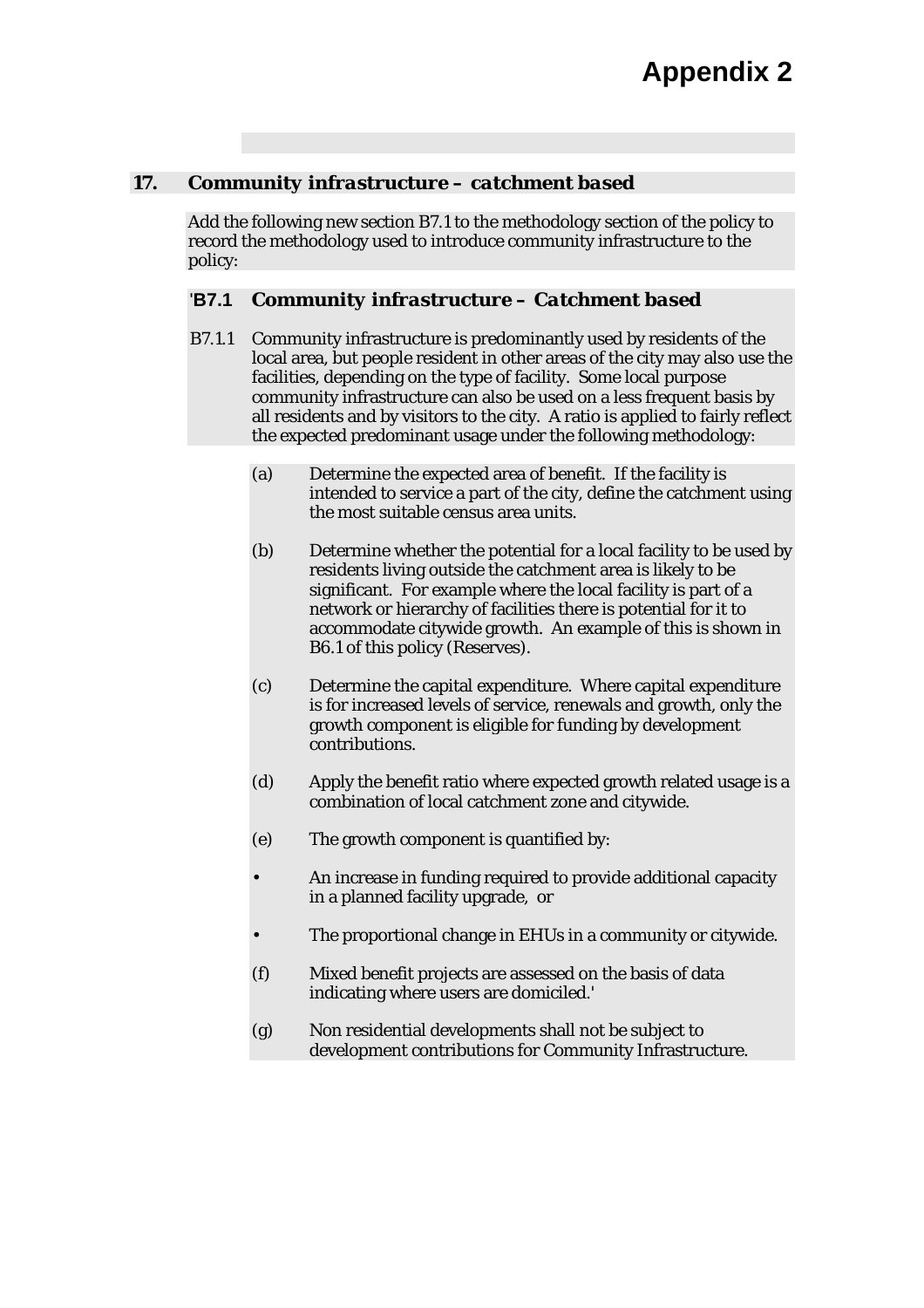# **Appendix 2**

**Insert: K.PDF** 



**Insert: N.PDF**